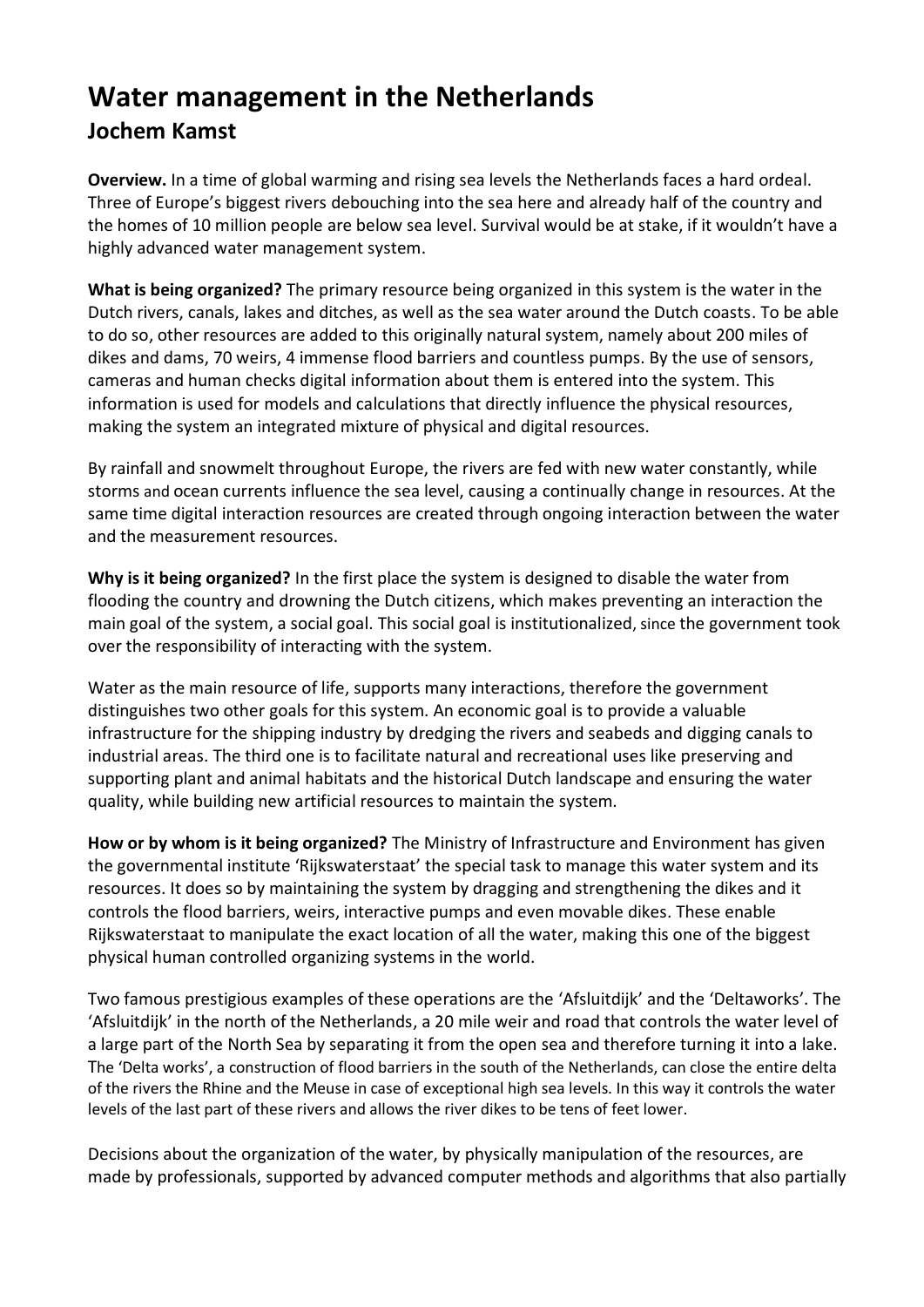organize the system automatically. Weirs close automatically and pumps that regulate the groundwater level, react directly to sensor information, minimizing the need for interpersonal contact and therefore the risk of human mistakes.

Another important organizer of the system is Mother Nature. The climate interactions are purely physical and consist of adding resources by letting water flow into the rivers and vary the sea level and affecting the artificial resources.

Unique is the fact that the Dutch citizens do not directly interact with the system, which is very different from other cities and countries that are vulnerable to water floods, like the Maldives, Venice and New Orleans. In these regions the governments have created fewer possibilities to interact with the water system, unfortunately resulting in more enabled interactions for their citizens and their homes. Besides users (or victims) of the system the citizens of those areas are still organizers by actively protecting their homes with improvised dikes.

**How much is it organized?** Water is a liquid resource, and no specific unit can be uniquely identified, which makes digitization harder and models more vulnerable to uncertainty. To measure the resource water, it is geographically categorized into open water and groundwater under land areas. The open water is further divided into the different seas, rivers, lakes, canals and ditches and in each of them, with different granularity, the difference in centimeters with the regular water level in Amsterdam, the so called 'NAP' level is tracked. Their precise measurement system allows Rijkswaterstaat to track these water levels on a scale of a squire meter in critical areas. Combined with detailed knowledge about the water quality that is stored, this empowers the required high level of interoperability with the system that provides drinking water in the Netherlands.

The great importance of the persistence of the man-made resources results in detailed data about its maintenance. Since preventing interactions is the main goal, the maintaining phase of the system is the most important part of the systems lifecycle.

Another form of interoperability due to the high level of organization and description of the resources can be seen in the landscape architecture of the country. Human controlled natural resources are used to serve as protection against the water where possible. Low playgrounds and recreational lakes are created in villages to capture water in rainy seasons, to reduce the need for pumps to prevent basements from flooding.

**Where is it being organized?** Rijkswaterstaat is located in the city of Rotterdam. The water management system itself is controlled from Lelystad, a city build on land reclaimed from water the systems main servers that contain the informational resources are also located here. Throughout the country local departments, external parties and local governments collaborate to execute the systems processes and maintenance.

In a European collaboration, with among others neighboring countries Germany and Belgium, the Netherlands participates in a network of interoperable water management systems to control the flow of the rivers and exchange related climate information. The example of the port of Antwerp, Belgium's largest port, that is deprived of international access if the Netherlands closes the flood barriers of the 'Deltaworks' points out the importance of the collaboration.

**When is it being organized?** The Dutch war against the water started about 500 years BC, when the first permanent inhabitants of this fertile sea-deposited clay protected themselves against floods by building their homes on artificial dwelling hills. The first dikes and even the first rerouting of rivers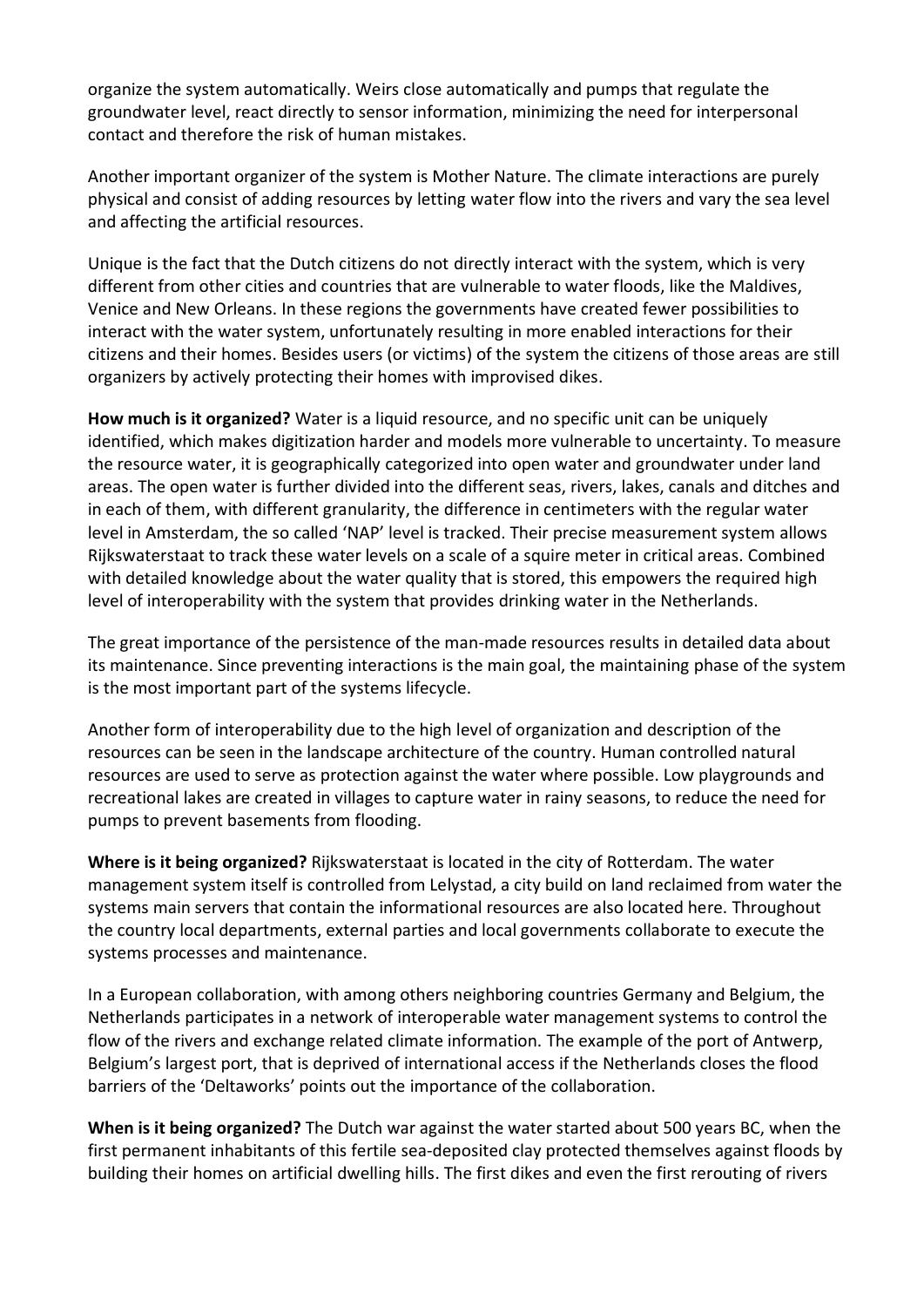date back to the Roman invasion in the first centuries. The famous Dutch Windmills were introduced as predecessors of the current electric water pumps to dry wet field and reclaim water from rivers and sea for agricultural use in the late Middle Ages. The foundation of Rijkswaterstaat in 1798 and the Kingdom of the Netherlands in 1813 resulted in the first nationwide water management system.

The current highly advanced organizing system dates back to the beginning of the 20<sup>th</sup> century, when rising sea levels caused an increased number of floods and the 'Afsluitdijk' was built to stop the ocean from claiming land. In 1953 for the last time a big flood afflicted the Netherlands, killing 2000 people and taking the homes of a 100.000. It meant the start of the largest renovation of the system and the building of unprecedented flood protection projects as the 'Deltaworks'.

Nowadays digital interaction enables a more detailed organization of the system than ever before and the with constant supply of resources and a changing environment organization takes place every second to keep the water away and extend the maintaining phase of the system's lifecycle forever.

**Other Considerations.** Rising sea levels are not only a problem for the Netherlands. It is worldwide threat with important consequences for different cities and countries. In the table below I will compare them to see the differences and similarities in the level of action the government has taken to create a water management system and the response of citizens to interaction with these systems.

|                   | <b>The Netherlands</b> | Venice              | <b>The Maldives</b>   | <b>New Orleans</b>      |
|-------------------|------------------------|---------------------|-----------------------|-------------------------|
| <b>Surrounded</b> | Sea: North Sea         | Sea: Mediterranean  | Ocean: Indian Ocean   | Lake: Lake              |
| by:               | Rivers: Rhine,         | Sea                 |                       | Pontchartrain           |
|                   | Meuse, Scheldt and     | Lagoon: Venetian    |                       | Sea: Gulf of Mexico     |
|                   | Eems                   | Lagoon              |                       | River: Mississippi      |
| Above sea         | Average: 16 ft.        | Average: 57 in.     | Average: 4 ft. 11 in. | 6 ft. below sea level   |
| level:            |                        |                     | Maximum: 7 ft. 10 in. | Maximum: 20 ft.         |
|                   |                        |                     |                       | above sea level         |
| Special:          | Country with largest   | High historical     | Lowest country of the | Vulnerable for          |
|                   | part of its land       | importance. The     | world, famous for its | Hurricanes and still    |
|                   | under sea level,       | city sinks about    | coral islands.        | sinking.                |
|                   | while having one of    | half an inch every  |                       |                         |
|                   | the highest            | year.               |                       |                         |
|                   | population densities   |                     |                       |                         |
| Man-made          | Dikes dams, weirs,     | Port dams           | Small dikes           | Pumps and dikes.        |
| protection        | flood barriers and     | separating the      |                       |                         |
| resources         | pumps                  | Venetian Lagoon     |                       |                         |
|                   |                        | from the sea.       |                       |                         |
| <b>Under</b>      |                        | MOSE flood barrier. |                       | <b>IHNC Lake Borgne</b> |
| construction:     |                        | Separates the       |                       | Surge Barrier. Closes   |
|                   |                        | Venetian Lagoon     |                       | the water ways of       |
|                   |                        | from the sea.       |                       | Lake Pontchartrain      |
|                   |                        |                     |                       | in the north and the    |
|                   |                        |                     |                       | Gulf Intracoastal       |
|                   |                        |                     |                       | Waterway on the         |
|                   |                        |                     |                       | west side of the city   |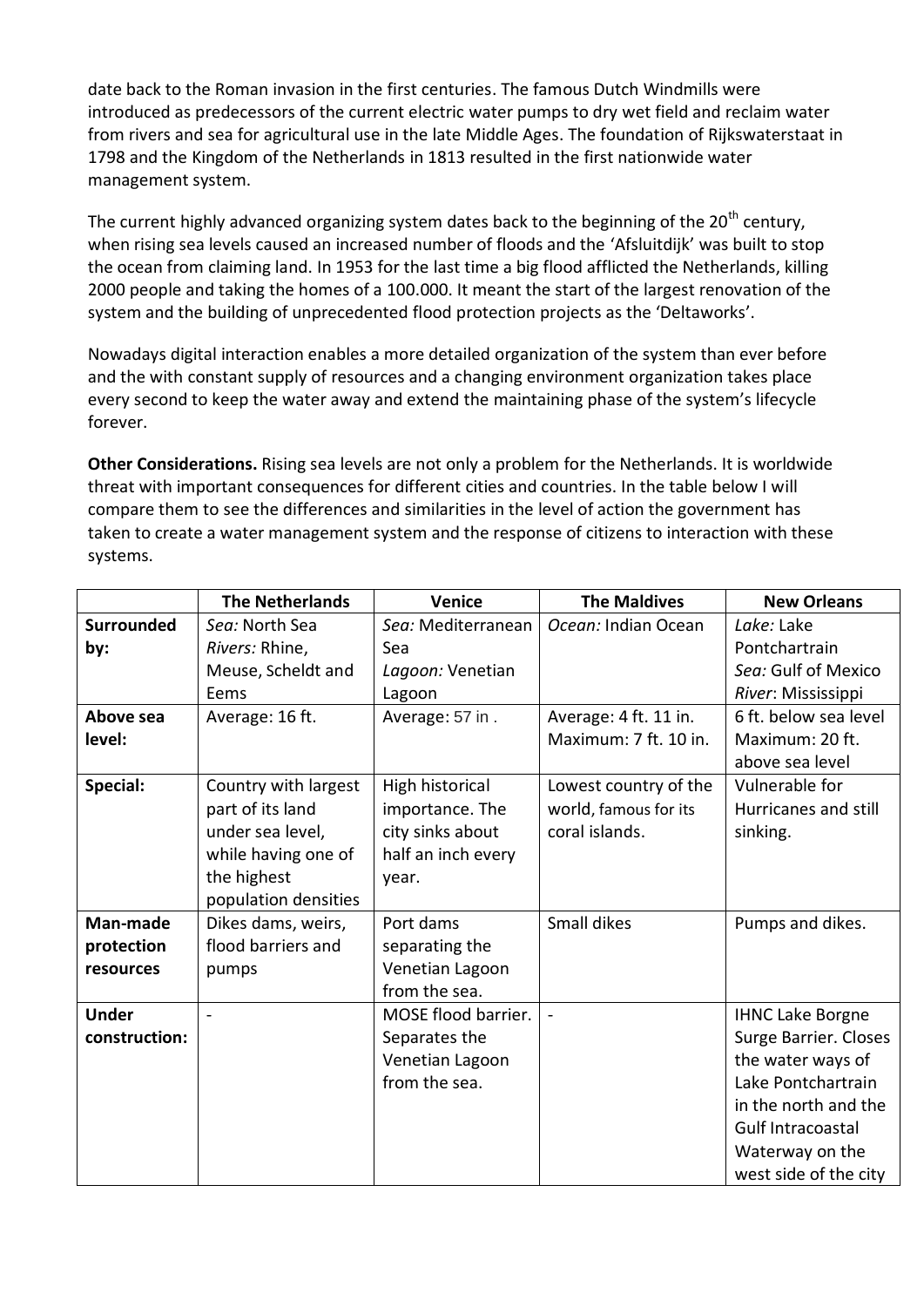| Last flood:       | 1953               | 2012                     | 2016                     | 2016                    |
|-------------------|--------------------|--------------------------|--------------------------|-------------------------|
| # floods in       | $\overline{0}$     | 5                        | 12                       | $\overline{2}$          |
| past 10 years:    |                    |                          |                          |                         |
| <b>Citizens</b>   | No interactions    | Getting used. Place      | Escape to higher         | Evacuated in advance    |
| reaction to       | between citizens   | special plates in        | places and leave the     | if possible.Interaction |
| flood:            | and the water.     | the door frame and       | islands. Often move      | is not supposed to      |
|                   |                    | clean their home         | to other islands after   | happen, peoples         |
|                   |                    | after the flood.         | the flood.               | believe in the system   |
|                   |                    |                          |                          | prevents them from      |
|                   |                    |                          |                          | evacuation. Build up    |
|                   |                    |                          |                          | their homes again       |
|                   |                    |                          |                          | after the flood and     |
|                   |                    |                          |                          | return to the city.     |
| <b>Government</b> | Maintaining the    | <b>Building the MOSE</b> | Level up the heights of  | Construction of new     |
| reaction to       | current water      | flood barrier that       | the lands when new       | surge barriers with     |
| rising sea        | management system  | will protect the city    | homes are build and      | the largest pump        |
| level             | and increasing the | for storms that          | moving the population    | station of the world.   |
|                   | dikes.             | increase the sea         | to higher islands. Dike  | Renovating the          |
|                   |                    | level with 10 ft.        | are not build because    | dikes and forbidding    |
|                   |                    | when closed.             | they ruin the coast and  | living in certain       |
|                   |                    | Considering final        | therefore the tourism.   | areas.                  |
|                   |                    | separation of the        | They let complete        |                         |
|                   |                    | Venetian Lagoon          | island disappear and     |                         |
|                   |                    | from the sea and         | are actually negotiating |                         |
|                   |                    | dredging the lagoon      | about the purchase of    |                         |
|                   |                    | partially if Venice      | new lands to continue    |                         |
|                   |                    | will sink further.       | their country when all   |                         |
|                   |                    |                          | islands will flood by    |                         |
|                   |                    |                          | higher sea levels.       |                         |



**'Delta Works'**